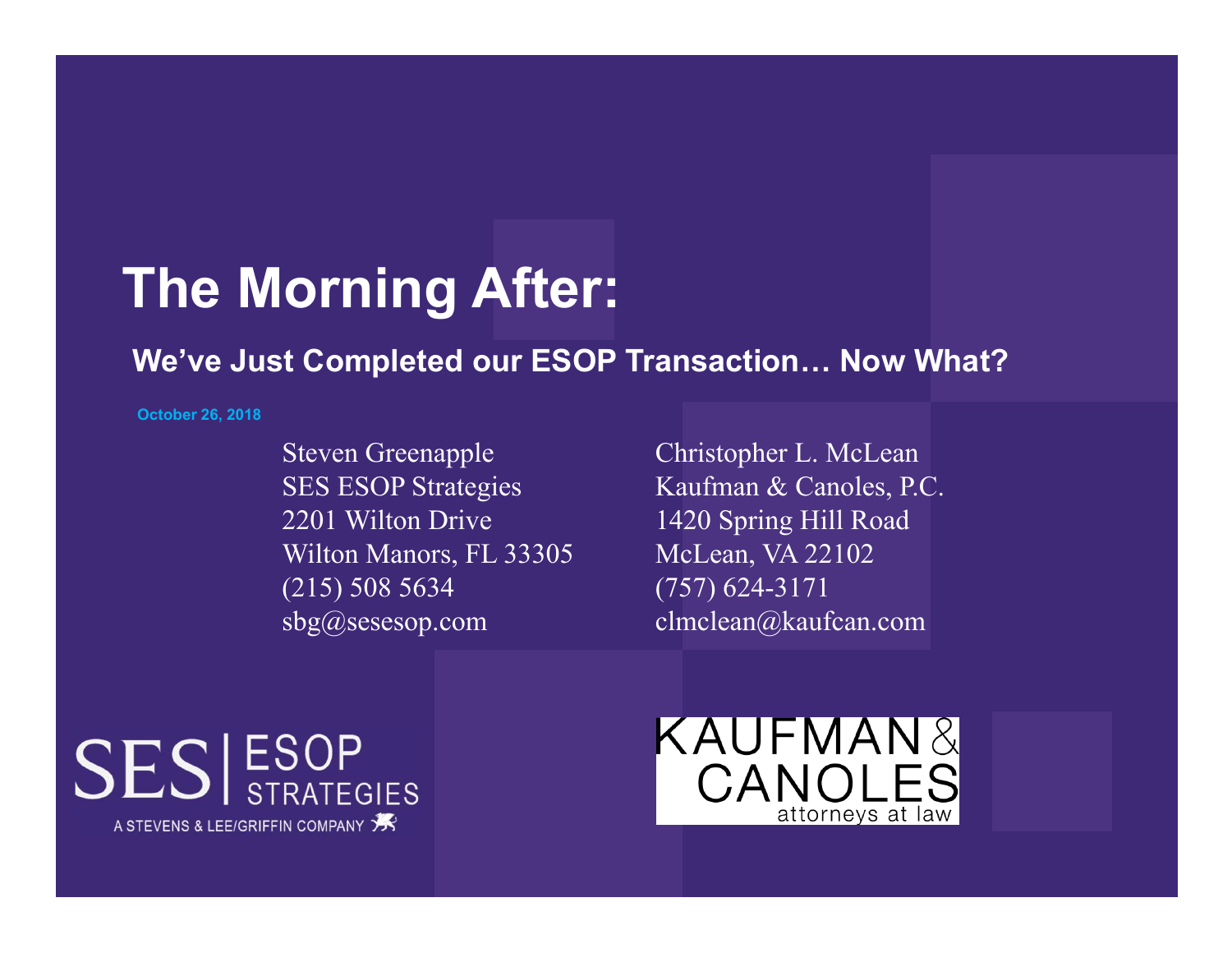## **Introduction**

- • New ESOP companies often receive volumes of professional advice up to the day the ESOP is created and the ESOP transaction is closed.
- $\bullet$  This session will address the issues that ESOP companies need to address during the first year after the closing including:
	- What to do with the closing documents, stock certificates, and promissory notes;
	- How and when to roll out the ESOP to employees; how to set up recordkeeping ("TPA") services;
	- What to communicate to your attorney, TPA, and trustee, and to the trustee's independent financial advisor -- and what communications should you expect from them;
	- How and when to determine annual contributions, distributions, and/or dividends; how and when to pay the outside financing and the ESOP loan; what to file, and when; and more.

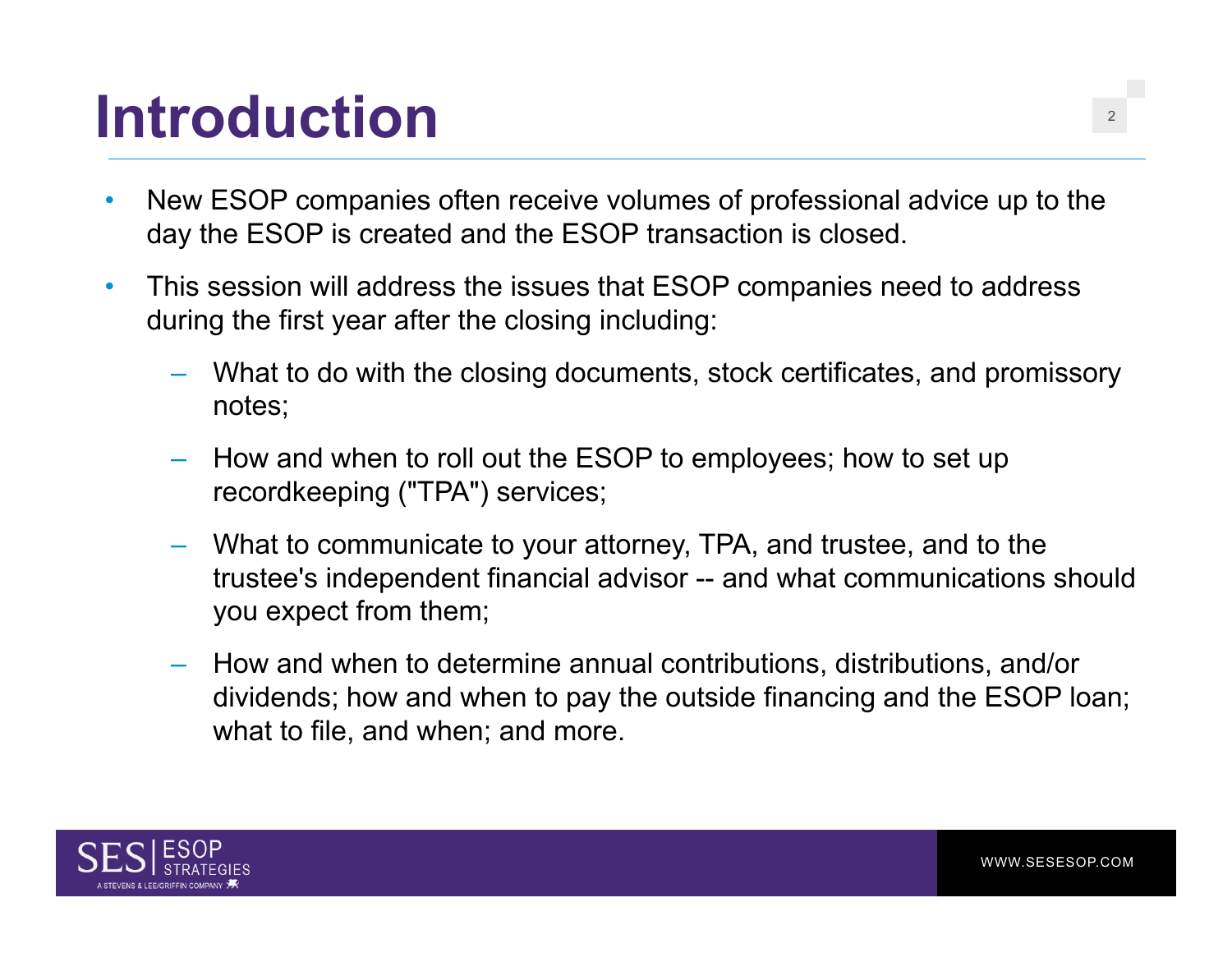### **Outline**<sup>3</sup>

- •Know the Parties.
- $\bullet$ Know the Governing Documents.
- $\bullet$ Communicate the ESOP to Employees.
- $\bullet$  Appendix
	- Trustee Checklist

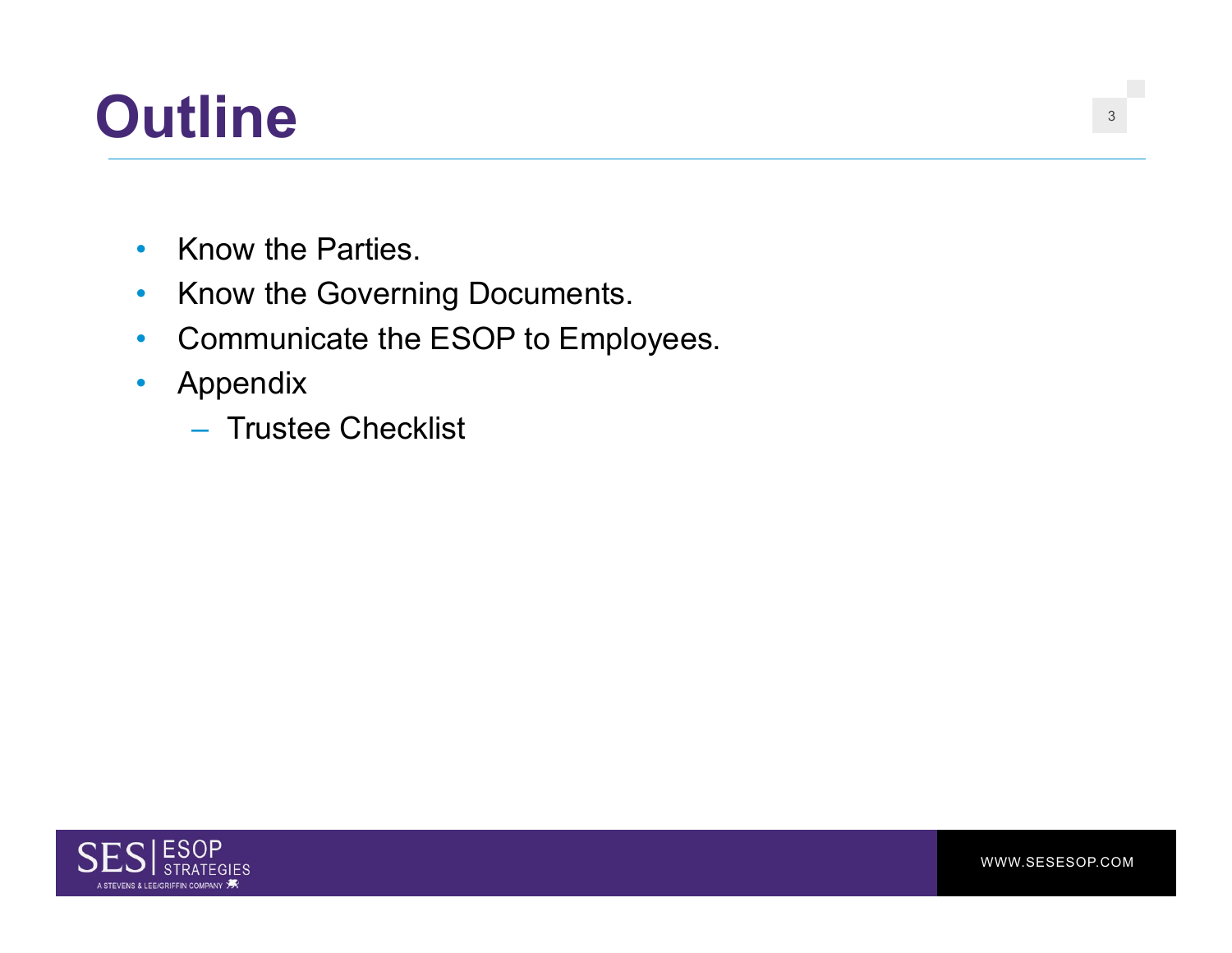#### **Know the Parties** $\mathbf S$

- • **Trustee(s):** The Trustee is the legal owner of the stock in the ESOP. The Trustee acts as an ERISA fiduciary, for the benefit of the plan participants.
	- Responsible for determining value of stock. May engage professional advisors (including independent financial advisor).
	- Is the ongoing Trustee the same as the transactional Trustee?
		- $\checkmark$  Resignation? Resolutions appointing? Amend Trust Agreement? Transfer of records?
	- Where is the ESOP trust account (stock certificates, cash, other investments).
	- If no Trustee appointed, Board of Directors may be default trustee (and therefore an ERISA fiduciary).
- • **Trustee's Independent Financial Advisor ("FA")**. Performs annual valuation of Company. Advises the trustee on valuation.
	- $\bullet$  Coordinate timing of annual ESOP valuation with annual financial statements (each requires the other to be done first).

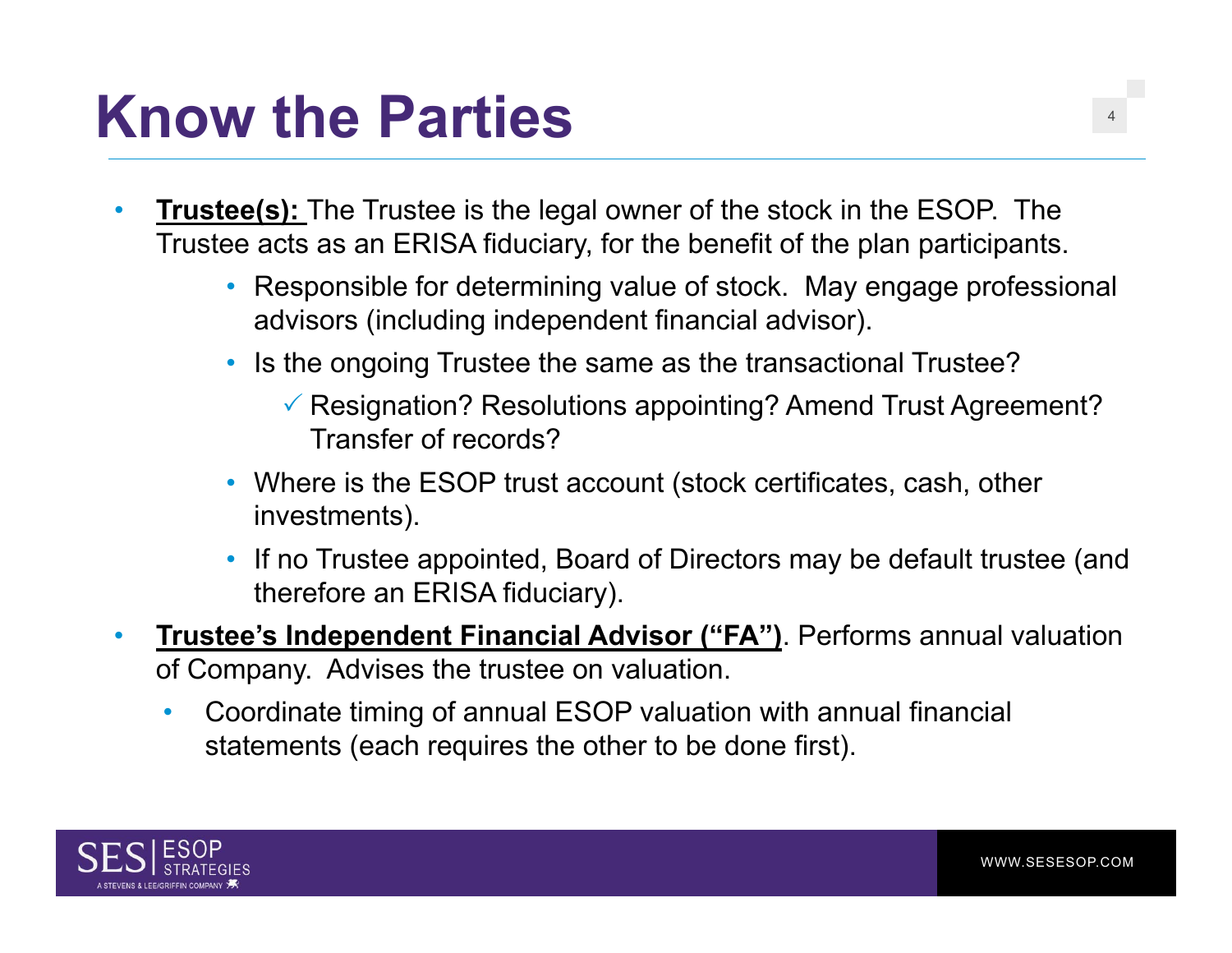#### **Know the Parties** $\mathbf{S}$  , the set of  $\mathbf{S}$  , the set of  $\mathbf{S}$

- • **Shareholder(s)**: The ESOP may be the sole (100%) shareholder, or one of many. Shareholders elect the Board of Directors and vote on major corporate events.
	- Notice of meetings? Resolutions?
	- Some ESOP Companies treat participants as quasi-shareholders (generally, not required but many believe that it helps employees learn to "think like owners.")
- • **Board of Directors**: The Board of Directors oversees management of the Company. The Board acts as a fiduciary, for the benefit of all shareholders. Generally a non-ERISA fiduciary except for (1) appointing, monitoring and (if necessary) removing the Trustee; (2) directing a "directed Trustee".
	- Committees: Compensation, Audit, ESOP, others?
	- Notice of meetings? Resolutions?
	- Policy regarding unsolicited offers?

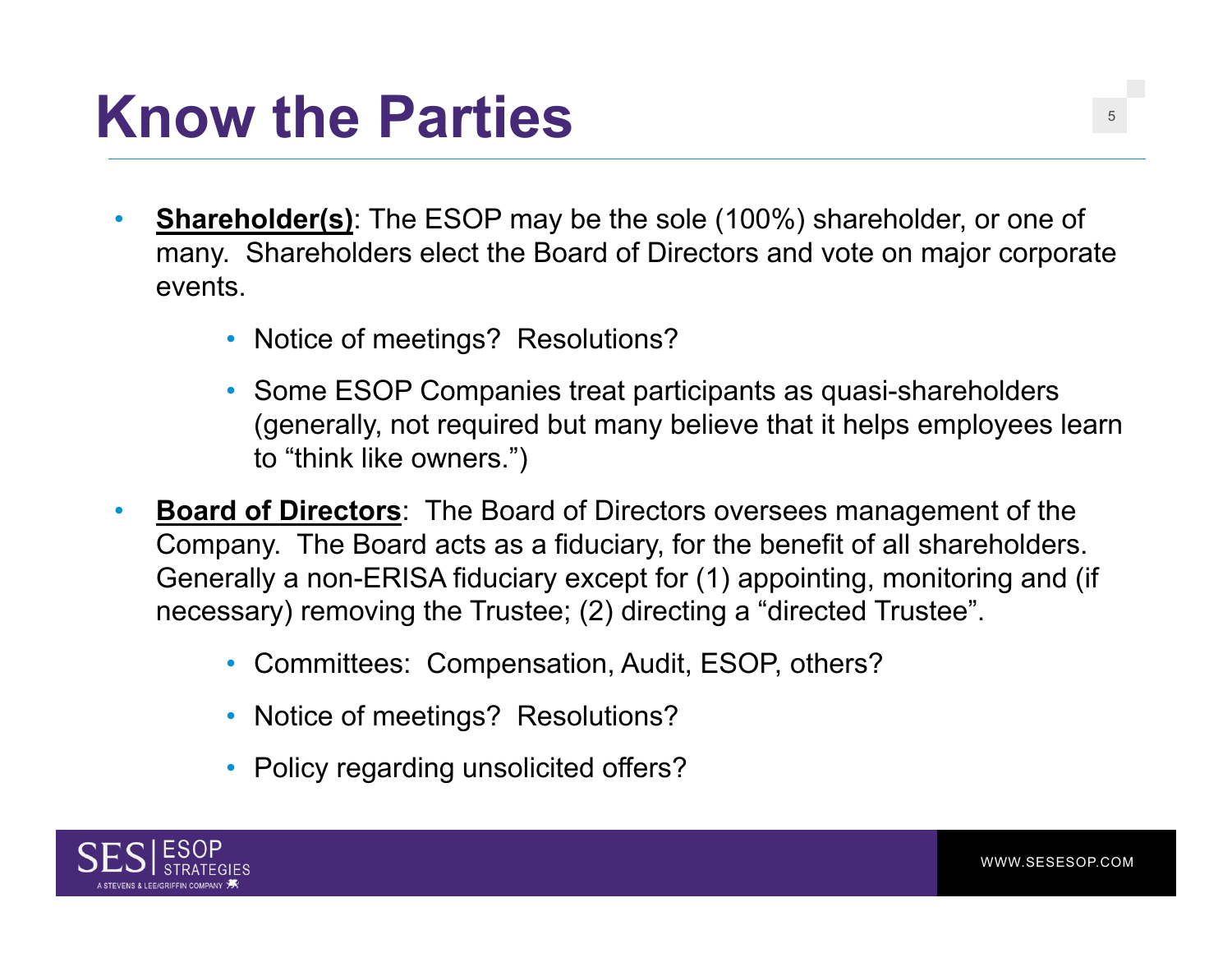#### **Know the Parties** $\mathbf S$

- $\bullet$  **Accountants**: ESOP causes changes to financial statements, including shareholders equity (FASB's Statement of Position 93-6: "Employers' Accounting for Employee Stock Ownership Plans").
	- If making an S-election, know who is filing it.
	- If seller(s) is making a 1042 election, know who is responsible for QRP, forms, and filings.
	- Coordinate timing of annual financial statements with annual ESOP valuation (each requires the other to be done first).
- $\bullet$ **ESOP Administrator / "TPA":** Keeps track of individual account balances, allocations, vesting, distributions, diversification, compliance testing; prepares (and may file) Form 5500; prepares (and may distribute) individual account statements.
	- S-corps: Notify TPA of any changes in "synthetic equity" and changes in family relationships among employees.
	- Coordinate between ESOP and other qualified plans TPA.

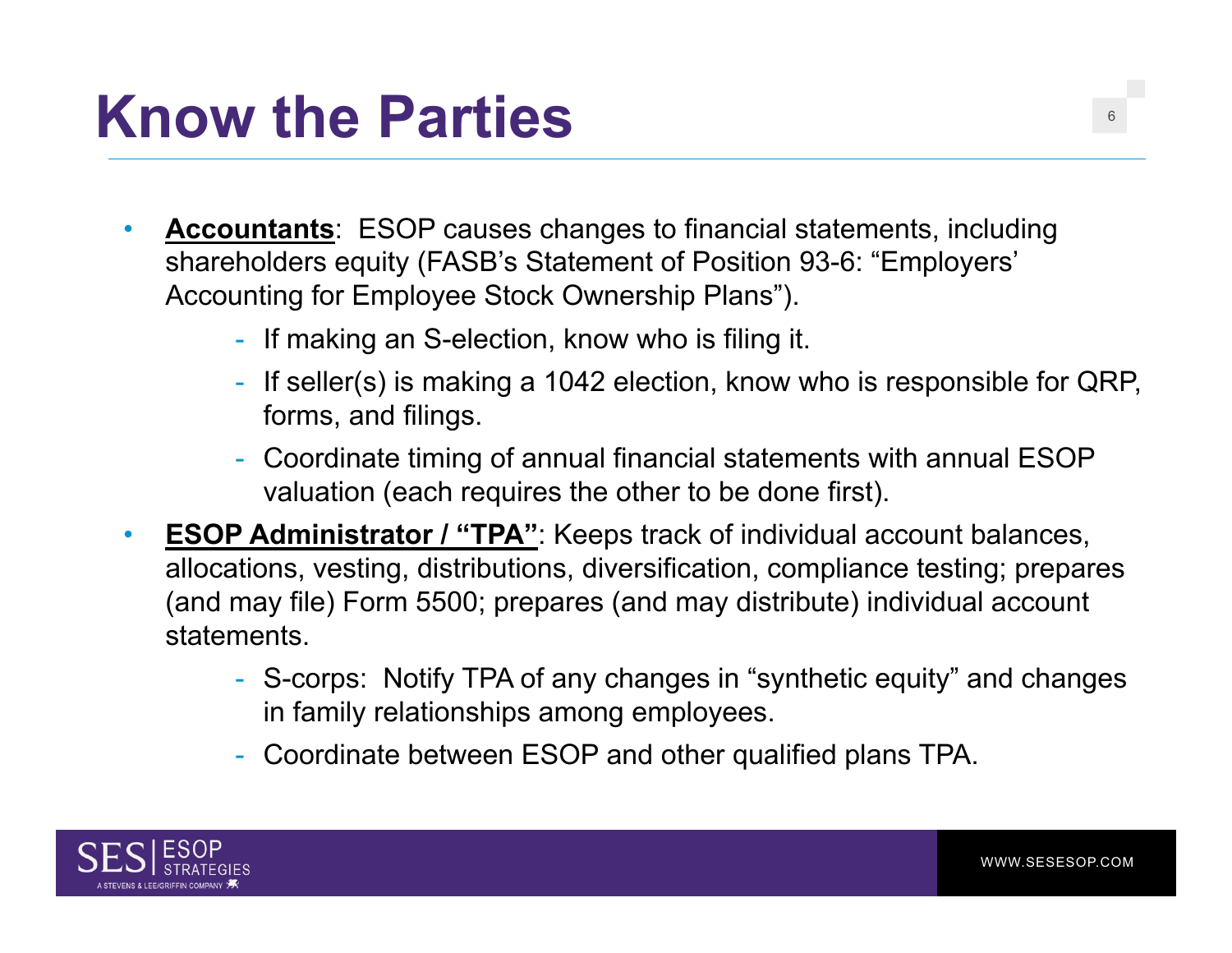### **Know the Parties** $\mathbf S$  , the contract of  $\mathbf S$  , the contract of  $\mathbf S$

- $\bullet$ **ESOP Attorney:** Provides ESOP transaction closing documents; obtains determination letter from IRS. Consulting on corporate governance, changes in Plan Documents, subsequent transactions. New SPD every 5 years.
- $\bullet$  **\*ESOP Communication Professionals:** For employees to appreciate an ESOP, they must understand what it is and what it is not.
- $\bullet$  **\*ESOP Culture Committee:** (Not to be confused with Board of Directors ESOP Committee).
- • **\*Become Involved in ESOP Community:** National Center for Employee Ownership, The ESOP Association, Employee Ownership Foundation, ESCA. Tell your Senator/Representative!
- • **\*Repurchase Obligation Analysis:** Usually done 3 -5 years after closing, sometimes sooner. May be done by TPA, Company financial advisor or accountant, stand-alone service provider.

\*Important, but not *immediately* mandatory.

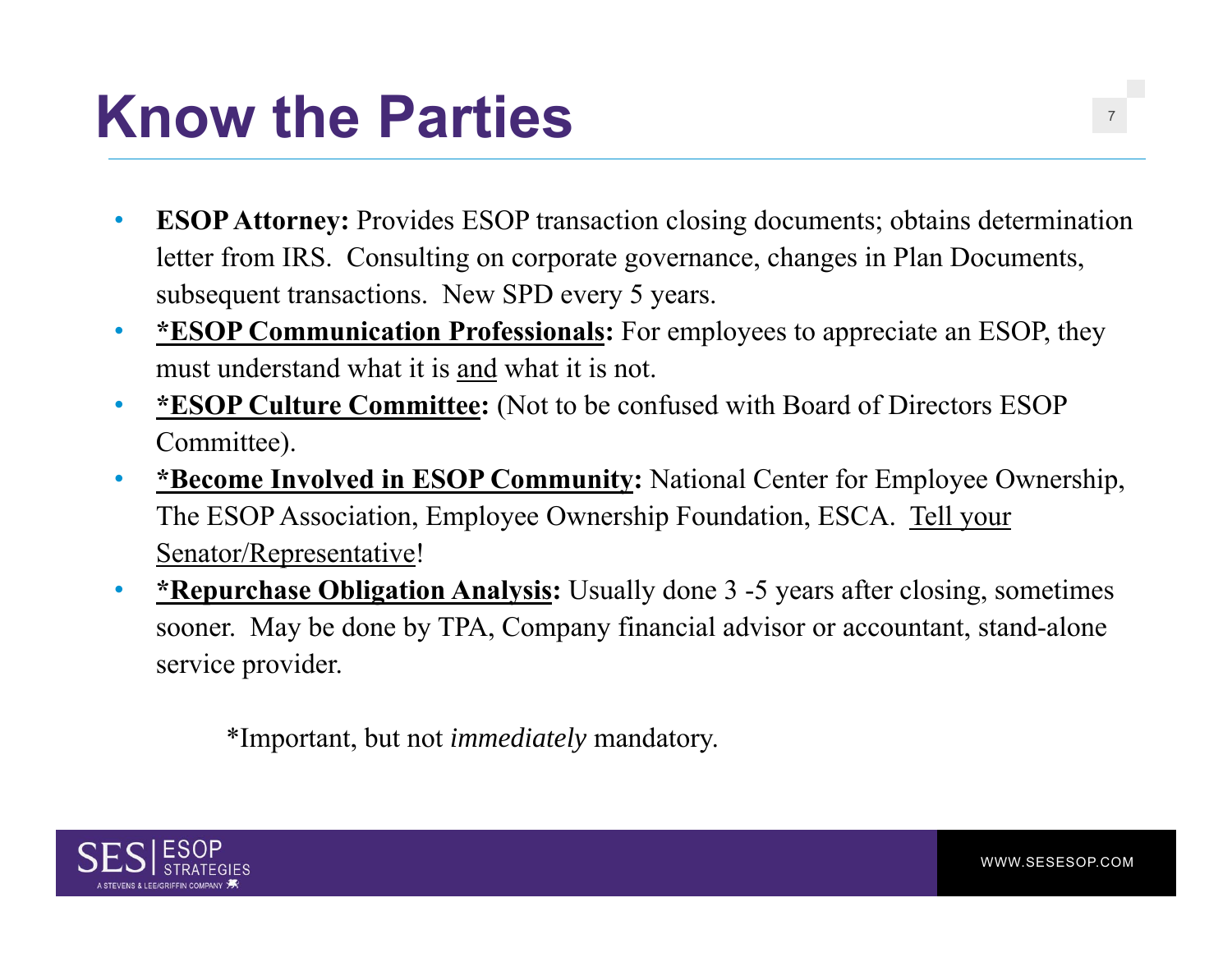### **Articles of Incorporation and Bylaws**

- •Meetings of shareholder(s) and Board of Directors.
- •Election of directors.
- • Board of Directors Committees (Conflicts of interest and the business judgment rule or entire fairness doctrine).

### **Plan Documents** (Plan, Trust, Summary Plan Description):

- •Is trustee discretionary or directed?
- •Documentation of appointment/change of Trustee.

#### **Transaction Documents**

- $\bullet$  Stock Purchase / Redemption Agreement(s) may include:
	- Post-closing covenants
		- Working capital adjustments
		- •Nomination of outside Board members

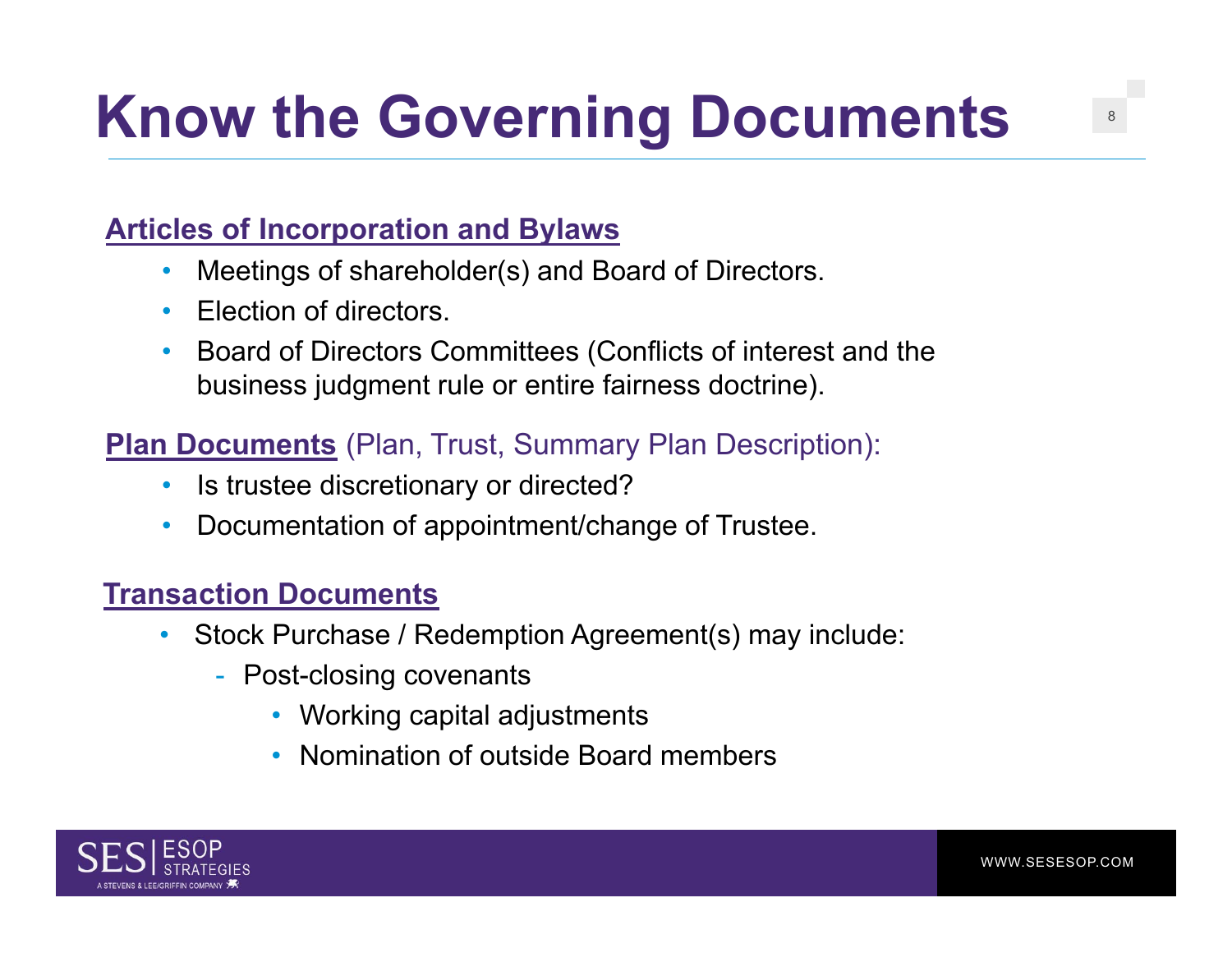### **Transaction Documents (cont.)**

- $\bullet$  Stock Purchase / Redemption Agreement
	- Post-closing covenants (cont.)
		- Financial Statements
		- •Repurchase Obligation Analysis
		- Compliance Testing
- • Representations/Warranties/Indemnification (seller obligations to Company and/or Trust).
	- Time Limits
	- Notice
- $\bullet$  "Outside" loan documents-
	- Original Promissory Note(s) to lender(s), or Company hold for safekeeping;
	- Payment Schedule
		- If floating rate, know when and how it adjusts

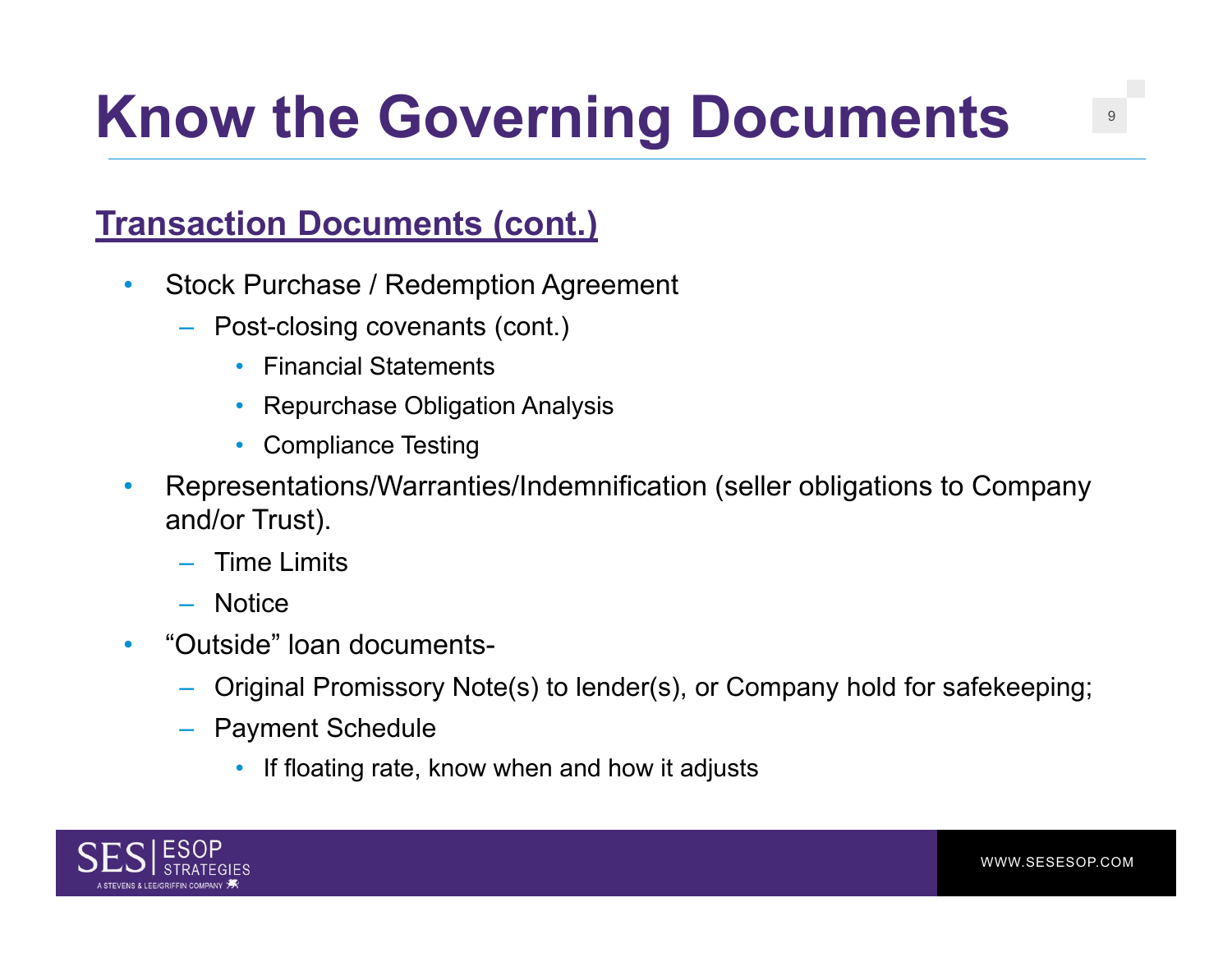## **Transaction Documents (cont.)**

- • "Outside" loan documents – (cont.)
	- Collateral
	- May include affirmative and/or negative covenants; Some may require periodic (monthly, quarterly, or annual) reporting
	- Warrants
		- Post Transaction Value?
- • "Inside" (aka "ESOP") loan documents-
	- Payment Schedule-
		- •Exact payment dates matter! Notify TPA of any variation from amortization schedule.
		- Original Promissory Note to Company.
		- • Original ESOP stock certificate to Trustee, but . . .
			- May be pledged to Company to secure ESOP Loan
			- Company may assign ledged stock to Bank to secure Outside loan
			- Need to release allocated shares from pledge annually



WWW.SESESOP.COM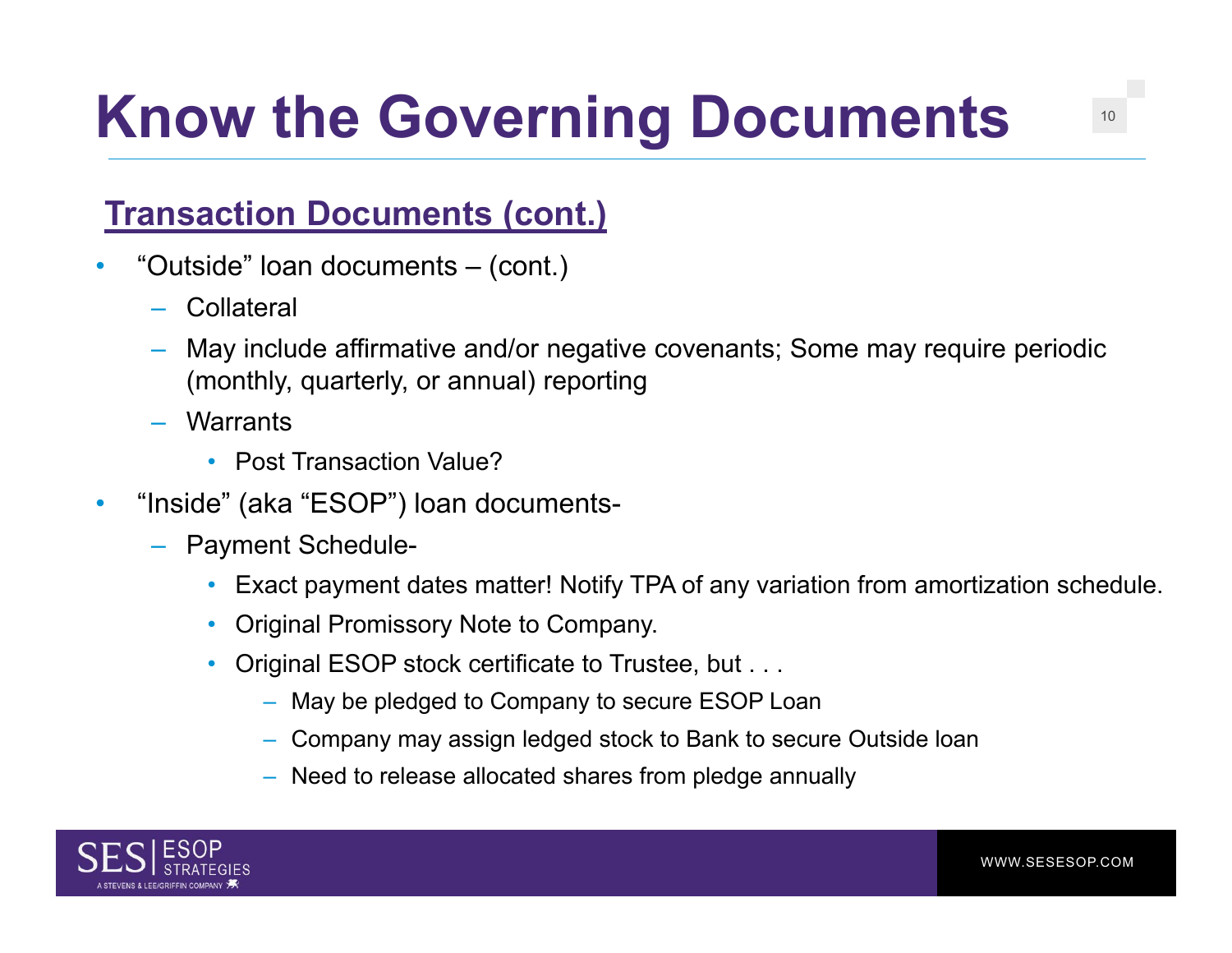## **Transaction Documents (cont.)**

- $\bullet$ Transaction Valuation Report issued by Trustee's FA.
- $\bullet$  Employment Agreements
	- Former owners' new relationship with their job, compensation and Board of Directors.
- $\bullet$  SARs or other MIP
	- Post-transaction value?
	- Documentation of Awards
	- Performance Criteria for Awards & Vesting
	- TPA?
- $\bullet$  Financial Projections given to Trustees FA in connection with transaction valuation.
	- Relationship to future expenses

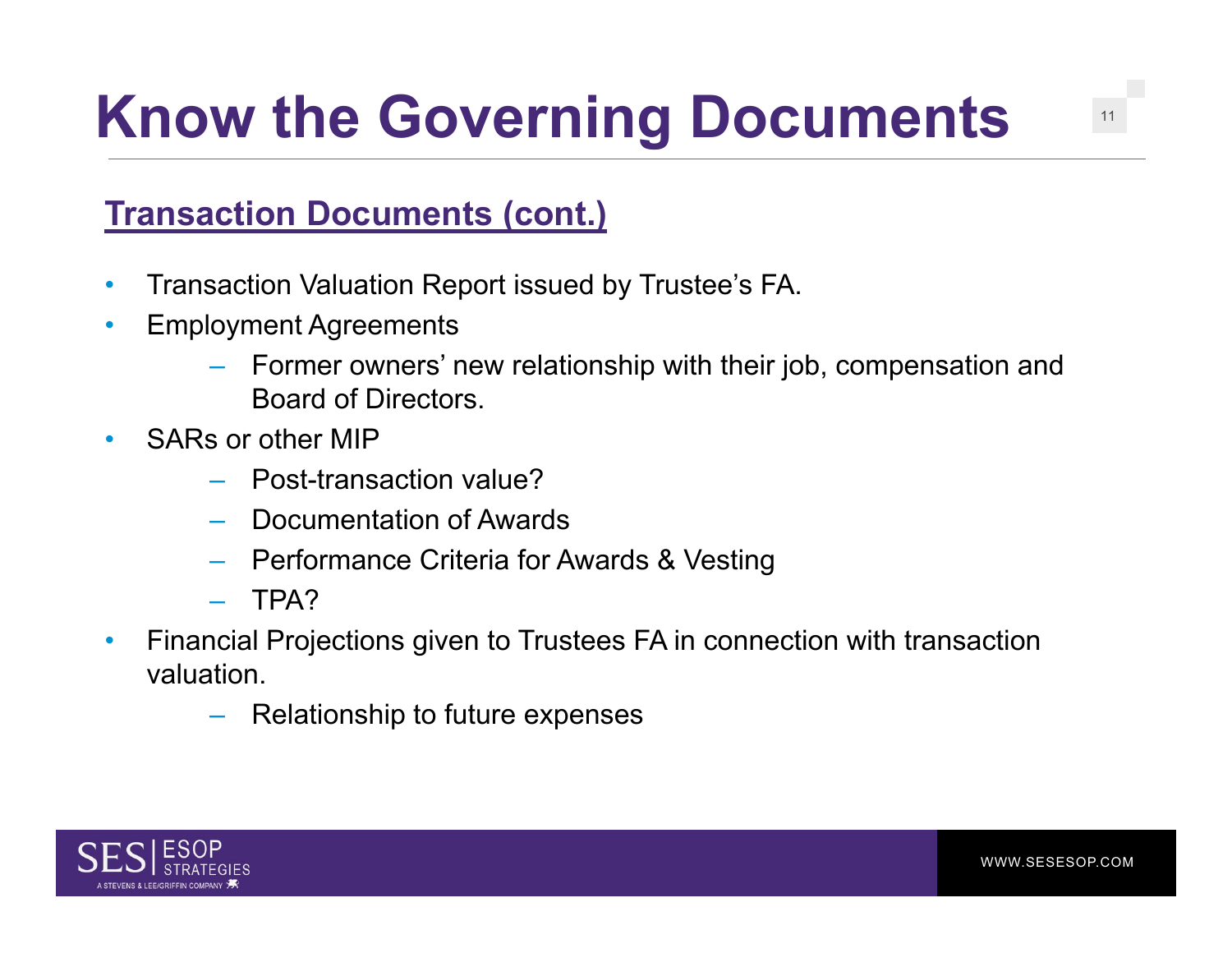## **Communicate the ESOP to Employees** <sup>12</sup>

- $\bullet$ Communicate *before* first ESOP account statement is distributed.
- • Properly communicated, an ESOP can be a powerful tool to Attract, Retain and Motivate employees. Poorly (or not) communicated, an ESOP can be a source of misinformed expectations, disappointment, resentment and distrust.
- $\bullet$ In the short term, vested account balances are impacted by:
	- Small % of shares allocated
	- Lack of vesting
	- Impact of transaction debt on Company valuation.
- $\bullet$  As time passes, these negative impacts are quickly reduced by ongoing allocations, gradual vesting, and amortization of debt.

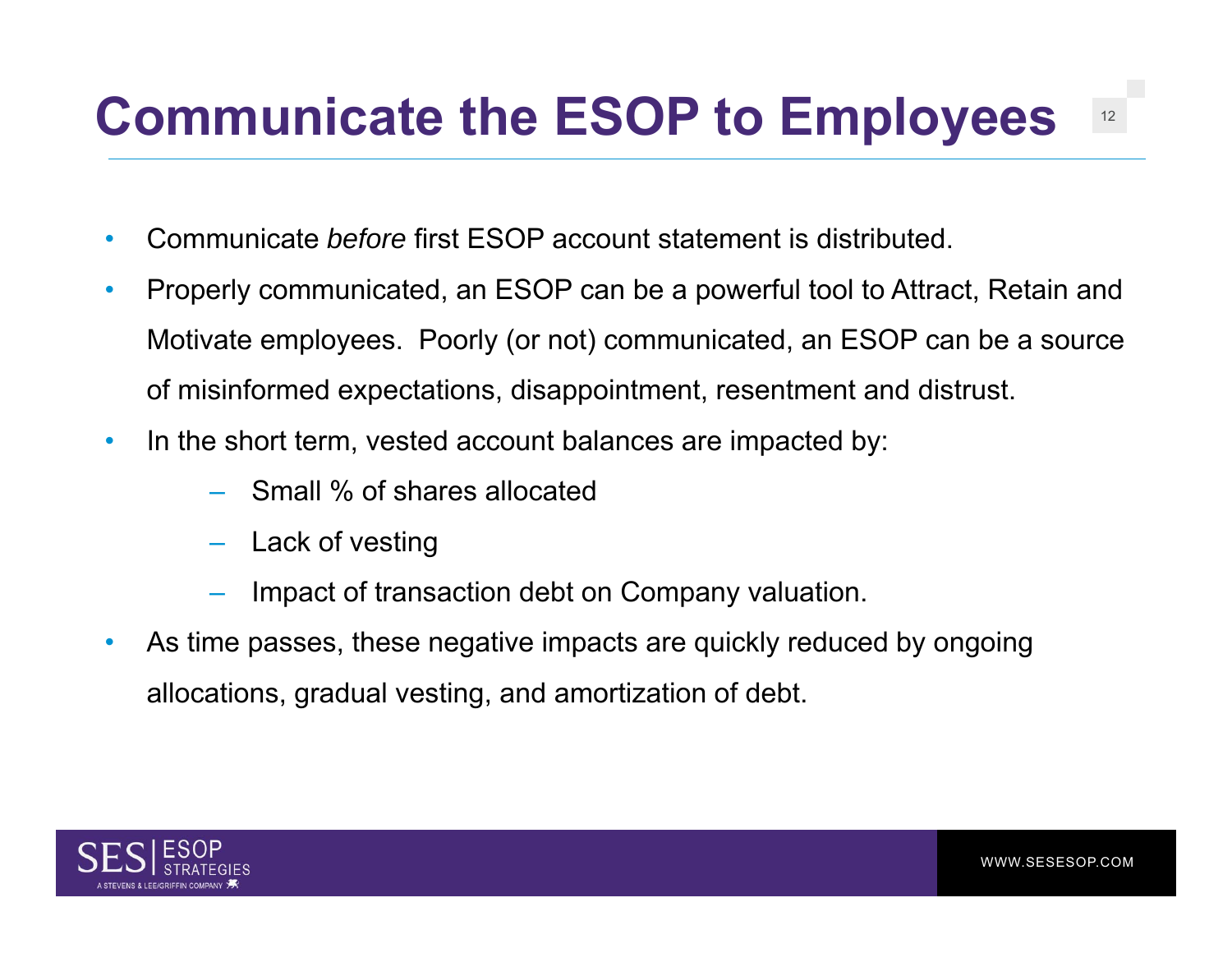## **Appendix – Trustees Annual Checklist** <sup>13</sup>

#### **Trustees Annual Checklist**

Note 1: the "Period" represents the time either Before (-) or After (+) First Day of Plan Year to complete the task Note 2: specific due dates are for calendar year end. Dates marked with an " \* " are date certain

|    | Period                  | Duty                         | Description                                                                                        |
|----|-------------------------|------------------------------|----------------------------------------------------------------------------------------------------|
|    |                         | - 2 mos Distribution         | Ensure Diversification & RMD Distributions for current & next plan year                            |
| 2  |                         | - 2 mos Investment           | <b>Engage Valuation Firm</b>                                                                       |
| 3  |                         | - 1 mos Distribution         | Engage Third Party Administrator                                                                   |
|    |                         |                              |                                                                                                    |
| 4  | $31$ -Jan $*$           | Compliance                   | Last day to Prepare and Mail IRS Form 1099-R AND IRS Form 945                                      |
| 5  |                         | + 1 mos Distribution         | Determine Participant Eligibility                                                                  |
| 6  | 28-Feb*                 | Compliance                   | Last day to Prepare and Mail IRS Form 1096                                                         |
| 7  |                         | + 2 mos Distribution         | Review Share Release Calculation & Allocation                                                      |
| 8  |                         | + 2 mos Investment           | Review Financial Statements of underlying Company                                                  |
| 9  | 15-Mar                  | Compliance                   | Last day to Receive Company Contribuiton for prior plan year (unless corporate return is extended) |
| 10 |                         | + 3 mos Investment           | Read Valuation Report & Establish Price                                                            |
| 11 |                         | + 3 mos Distribution         | Review Allocation Report & Distribute Participant Statements                                       |
| 12 |                         | + 3 mos Compliance           | <b>Distribute Diversification Notices</b>                                                          |
|    |                         |                              |                                                                                                    |
| 12 | 1-Apr *                 | Compliance                   | Last day for RMD payments to any participant who turned 70&1/2 in prior year                       |
| 13 |                         | + 4 mos Distribution         | Review & Prepare Participant Distribtuions                                                         |
| 14 |                         | + 5 mos Corp Governance      | Review Proposals & Nominated Directors                                                             |
| 15 |                         | + 5 mos Corp Governance      | Distribute Proxy Information to Participants                                                       |
| 16 |                         | + 6 mos Compliance           | Last day to Execute Diversification Elections                                                      |
| 17 |                         | + 6 mos Corp Governance      | <b>Attend Annual Meeting</b>                                                                       |
| 18 |                         | + 6 mos Corp Governance      | Vote Proxy                                                                                         |
|    |                         |                              |                                                                                                    |
| 19 |                         | +7 mos Compliance            | Last day to file 5500 (can be extended 2&1/2 mos)                                                  |
| 20 | 30-Sep                  | Compliance                   | Last day to Distribute Summary Annual Report (within 2 mos after filing tax return)                |
| 21 |                         | +10 moslDistribution         | Review Repurchase Obligation Study                                                                 |
| 22 |                         |                              |                                                                                                    |
| 23 | 31-Dec*                 | Compliance                   | Last day for RMD distributions                                                                     |
|    |                         |                              |                                                                                                    |
| 24 | Occasionally Compliance |                              | Distribute Summary Plan Discription to new participants                                            |
| 25 |                         | Occasionally Corp Governance | Review Corporate Actions, Budgets & Plans                                                          |
| 26 |                         | Occasionally Corp Governance | Engage Plan & Trust Legal Advisor                                                                  |
| 27 | Occasionally Custody    |                              | Collect, Receive and Invest Asset revenues (divs or S-Corp earnings)                               |
| 28 | Occasionally Custody    |                              | <b>Accept Employer Contribution(s)</b>                                                             |
| 29 | Occasionally Investment |                              | Engage in Assets Purchases or Sales                                                                |
| 30 | Occasionally Investment |                              | Prepare and Process Loan Payments                                                                  |
| 31 | Recurring               | Compliance                   | Monitor Plan & Trust compliance with apllicable laws & regulations                                 |
| 32 | Recurring               | Custody                      | Hold, Control and Maintain assets                                                                  |
| 33 | Recurring               | Investment                   | Determine Plan Investment Prudence                                                                 |



WWW.SESESOP.COM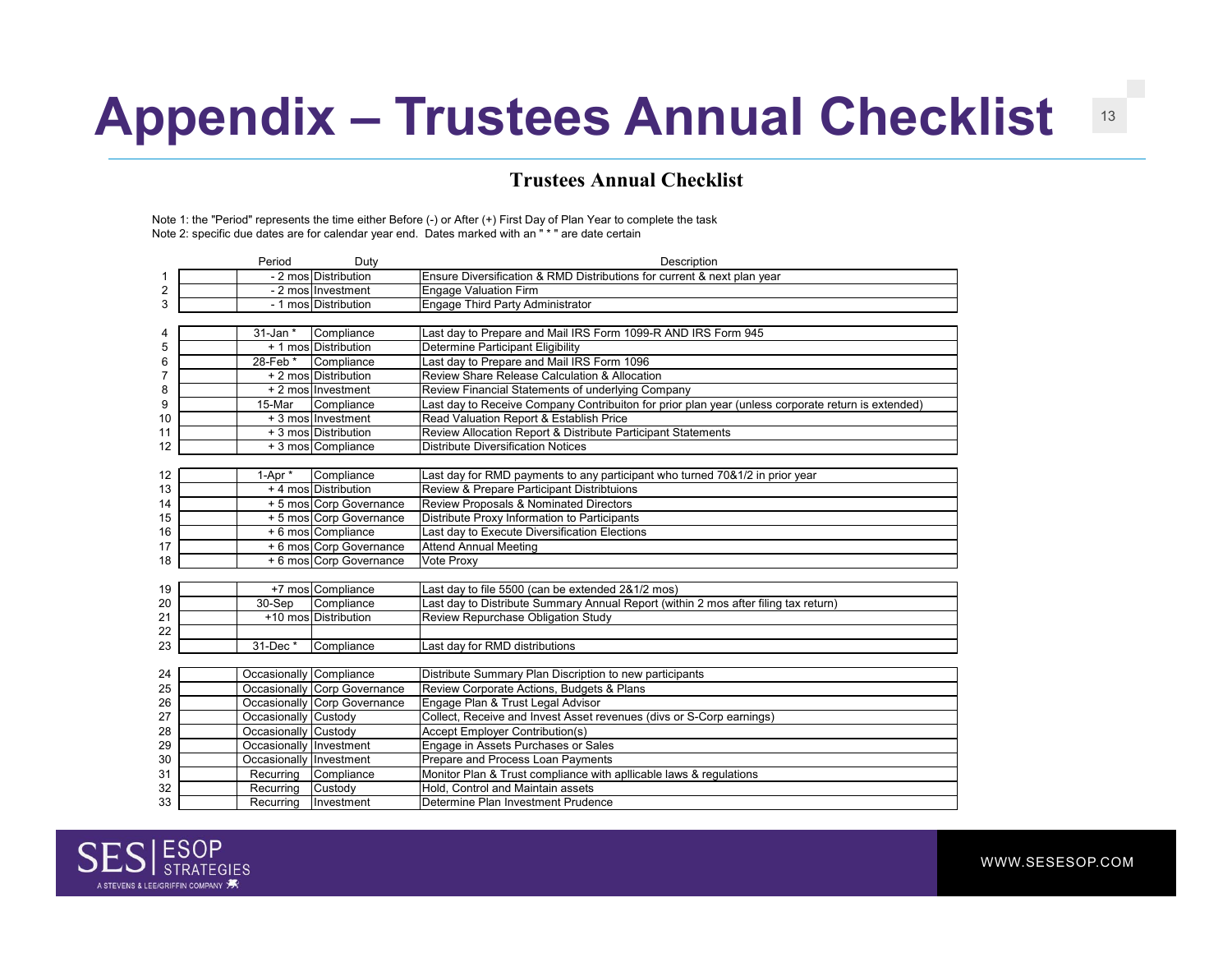## **Questions?** <sup>14</sup>

Steven Greenapple 2201 Wilton Drive Suite 3Wilton Manors, FL 33305 (215) 508-5634 sbg@sesesop.com

Christopher L. McLean 1420 Spring Hill Road Suite 600McLean, VA 22102 (757) 624-3171 clmclean@kaufcan.com